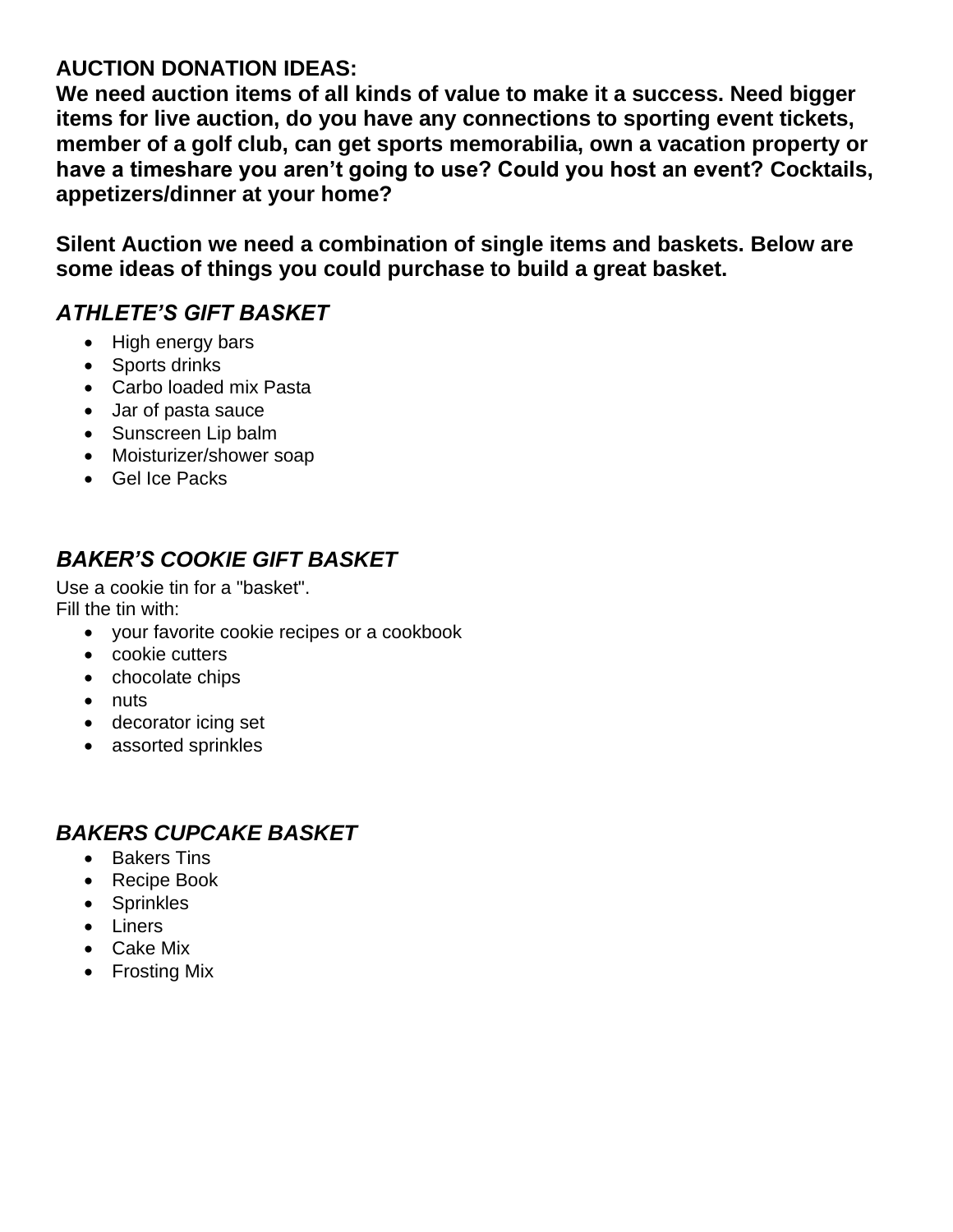# *BARBEQUE LOVER'S GIFT BASKET*

Use an apron with pockets for a "basket". Fill the apron pockets with:

- marinade recipes
- BBQ sauce
- BBQ tools
- packages of meat tenderizer
- skewers
- gift certificate for the local butcher

### *BOOK LOVER'S GIFT BASKET*

Fill a basket with

- best-sellers or books and magazines
- large coffee mug,
- flavored coffee.
- a variety of teas,
- comfy slippers,
- candle
- an assortment of decorative bookmarks,
- neck pillows (great to use while reading
- bookends.

### *BREAKFAST GIFT BASKET*

Fill a cast iron gift basket with

- Griddle
- Spatula
- Pancake &/or Muffin Mixes
- Syrups
- Gift Certificate to a local restaurant that serves breakfast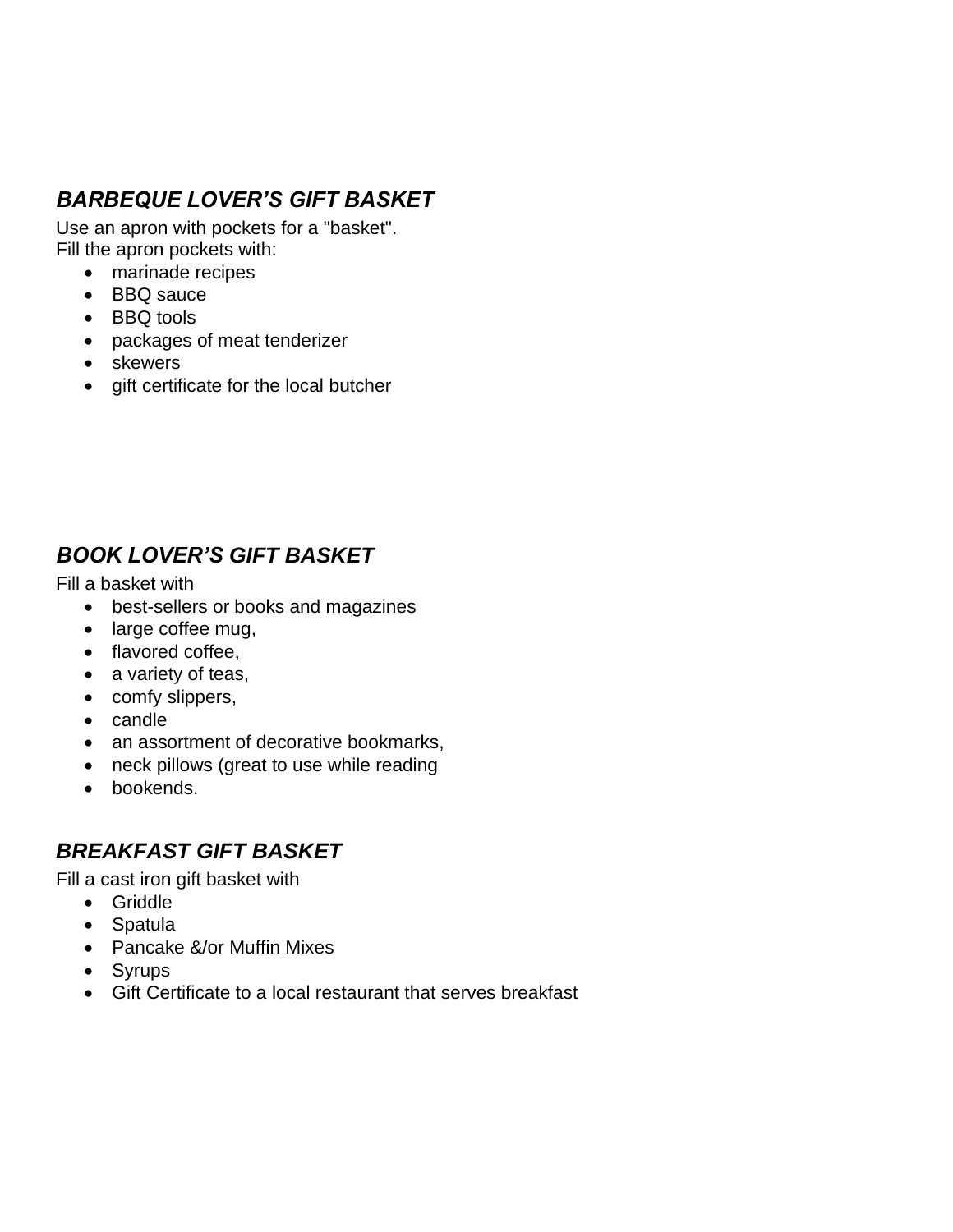### *HIKING GIFT BASKET*

Use a Backpack for the "Basket" fill with your choice of the following

- Flashlight
- Bear bell
- Sunscreen
- Map/compass
- Water Bottle
- Swiss Army Knife
- Folded Poncho
- Book on Local Day Hikes
- Trail Mix, dried fruits, jerky
- Matches in a Waterproof Airtight Container

## *CANDLE LOVER'S GIFT BASKET*

Fill a basket with

- Pillars, Votives, tea lights variety of fragrances
- snuffer
- glass holders
- matches or lighter

### *CAR LOVER'S GIFT BASKET*

Fill a basket or a bag with:

- tire gauge
- interior cleaner
- window cleaner
- wax
- chamois
- car wash coupons
- squeegee for the windows
- travel mug

### *CHOCOLATE LOVER'S GIFT BASKET*

Anything and Everything Chocolate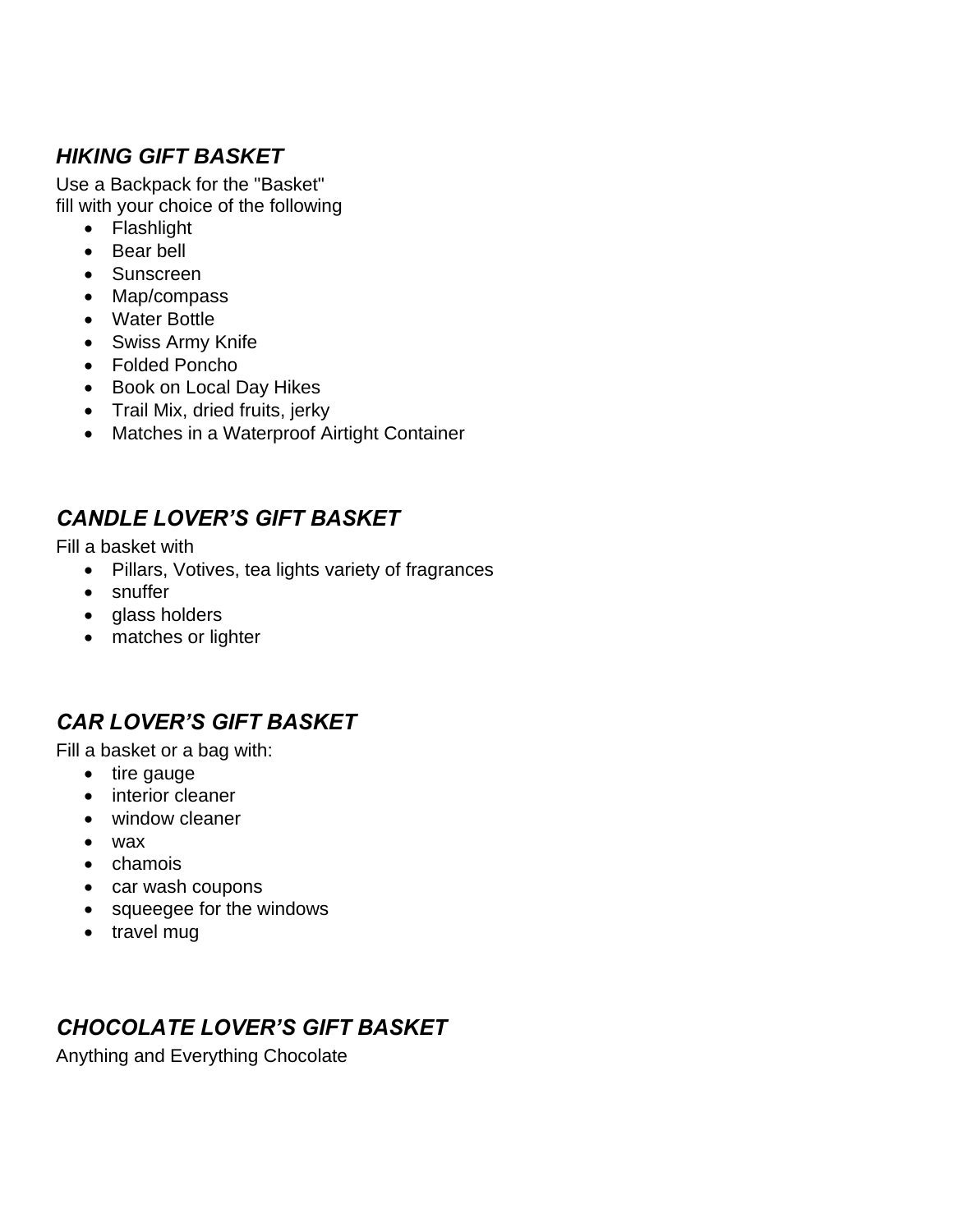### *DOG LOVER'S GIFT BASKET*

Fill the a large dog bowl with:

- squeaky toy
- rawhide bone
- dog biscuits
- dog brush
- dog collar
- leash

# *FAMILY GAME NIGHT GIFT BASKET*

*Fill a basket with:* cards, checkers, dice, pads, pens, microwave popcorn, dominoes, puzzles, farkle, board games

## *FIESTA GIFT BASKET*

Fill a Southwestern-style clay or terra cotta bowl with

- gourmet salsa and blue corn chips
- margarita glasses & mix
- Mexican beer
- Toss in a pair of traditional Mexican maracas for color

### *FISHERMAN'S GIFT BASKET*

use a tackle box as a "basket". Fill it with assorted lures  $\sim$  leaders  $\sim$  pliers  $\sim$  gloves  $\sim$  guide to local fishing

### *GARDENERS GIFT BASKET*

Use a large plant pot for a "basket".

- Fill the pot with:
- gardening gloves
- hand trowel, hand rake
- a selection of vegetable and/or flower seeds, bulbs or plants
- bottle of liquid fertilizer
- a gardening book or magazine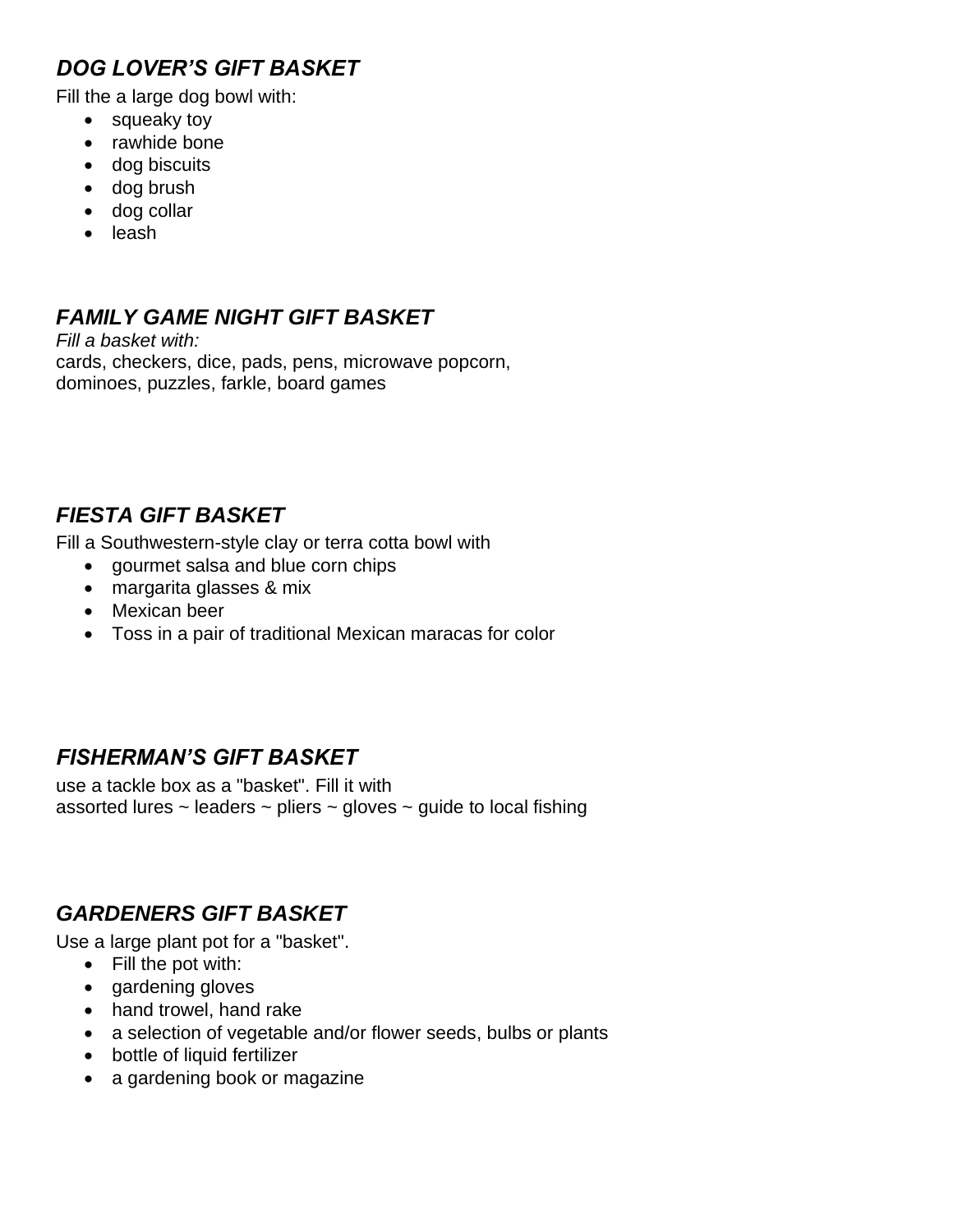# *GOLF LOVER'S GIFT BASKET*

For the golfer, fill a basket or a golf bag with:

- golf tees golf balls
- a baseball cap
- sunscreen
- score cards
- a small towel
- a can cooler to keep a can of pop or beer cold

### *ICE CREAM SUNDAE GIFT BASKET*

Fill a Basket with Your Choice of the following

- Ice Cream Scoop
- Jars of chocolate, Butterscotch and Strawberry Toppings
- Sprinkles
- Cones
- Maraschino Cherries
- Assorted Nuts
- Sundae Dishes
- Float Glasses
- Spoons
- Coupons for Ice Cream Parlor

### *JIGSAW PUZZLE GIFT BASKET*

Fill a basket with:

- Assorted jigsaw puzzles puzzle mat
- puzzle glue
- coffee mug
- magnifying glass
- gourmet coffee

## *JUNK FOOD JUNKIE GIFT BASKET*

- pretzels,
- oreo cookies,
- popcorn,
- peanuts,
- chocolate bar,
- M&M's,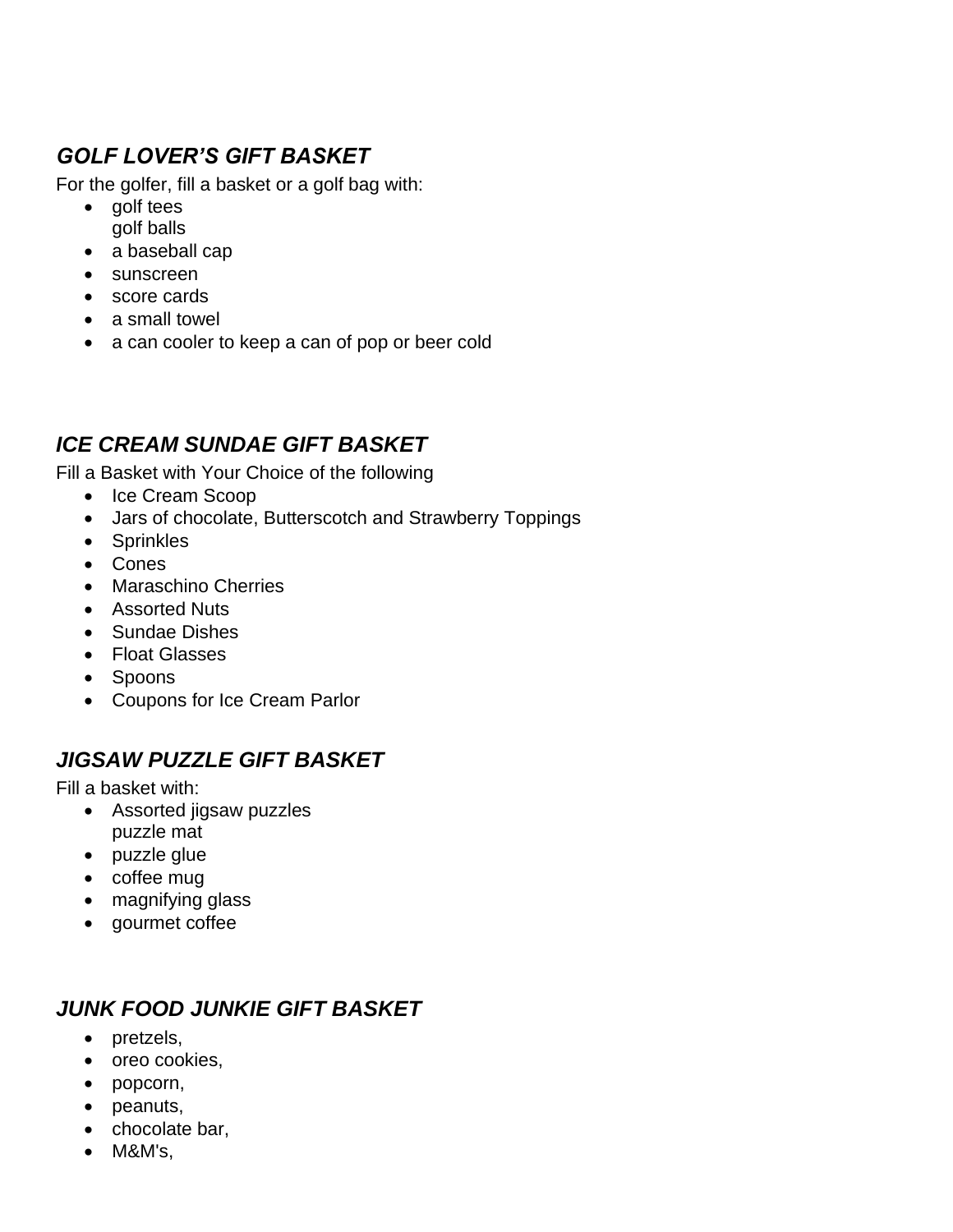- jelly beans
- etc.

#### *MOTHER'S DAY GIFT BASKET*

- subscription to a girlie magazine
- bath salts or aroma therapy bath powder
- scented candles
- chocolate
- a soft back romance novel or romance movie
- comfy, warm slippers
- a coupon to visit a spa for the day
- a gift certificate to favorite clothing store
- flowers

### *MOVIE NIGHT GIFT BASKET*

fill a basket or popcorn bucket with:

- classic movies or top new release
- popcorn
- soda
- snacks
- movie rental card

## *MANICURE/PEDICURE GIFT BASKET*

Use a cosmetic bag for a "basket".

- Fill the bag with:
- nail polish
- emery boards
- nail clippers
- nail brush
- cuticle remover
- nail polish remover
- cotton balls
- lotions
- loafa
- local nail salon gift card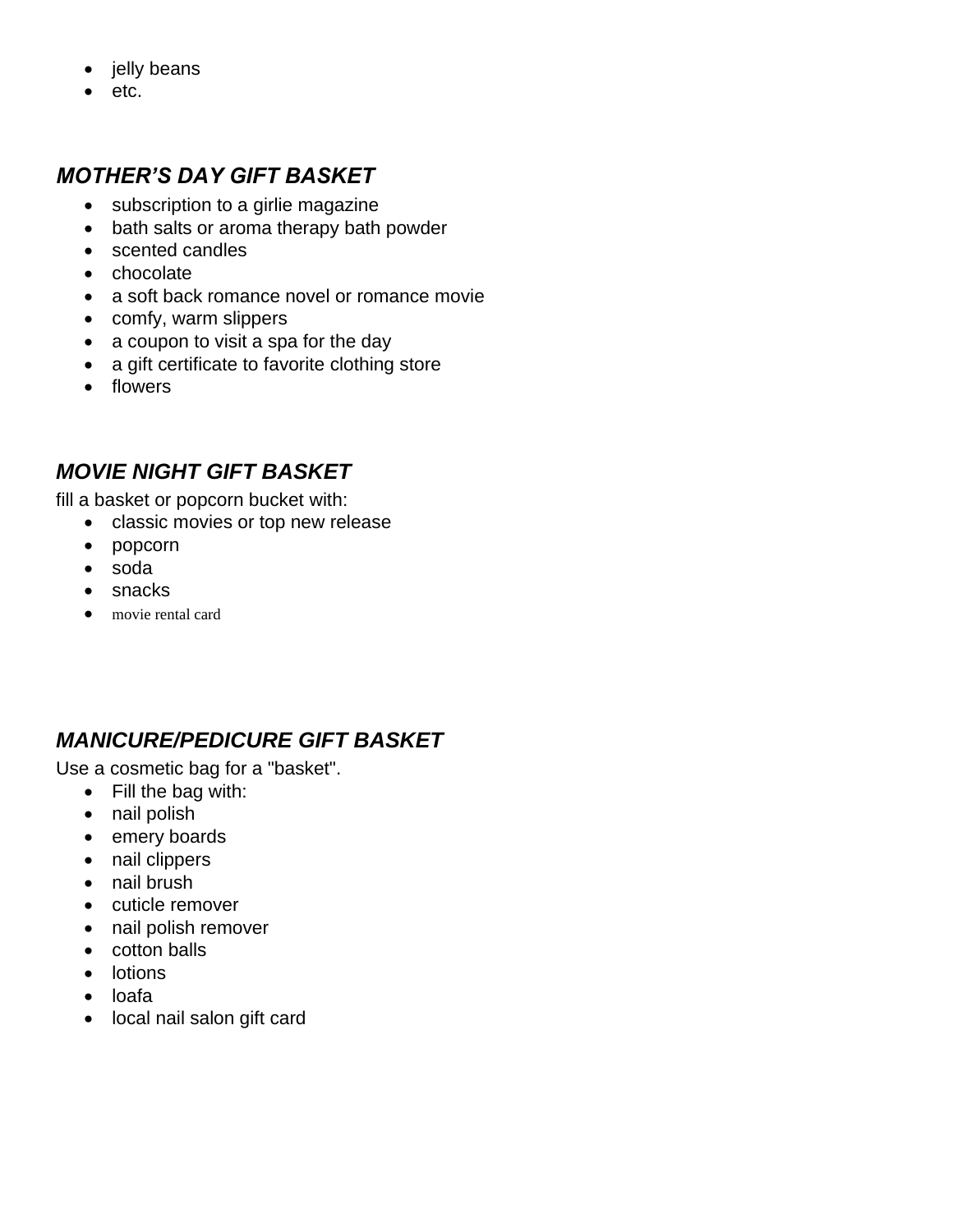## *NIGHT IN GIFT BASKET*

Fill the basket with:

- Wine
- wine glasses
- movie
- candle
- candle holder

# *PAMPER YOURSELF GIFT BASKET*

- Fill a gift basket
- Loafa, bubble bath, bath crystals, sponge, scented candle,
- sparkling cider, or wine, relaxation eye mask, massage cream

### *RELAXATION GIFT BASKET*

Fill the basket with:

- a gel eye-pack
- Epsom salts or bubble bath
- aroma therapy oils
- scented candles
- books on tape (to listen to
- in the bath)
- a hand-held massager
- relaxing music on CD or cassette

### *BEACH SUNLOVER'S GIFT BASKET*

Fill the hat with:

- Sunscreen
- Sunglasses
- Sun hat
- lemonade mix
- novel
- chair
- towel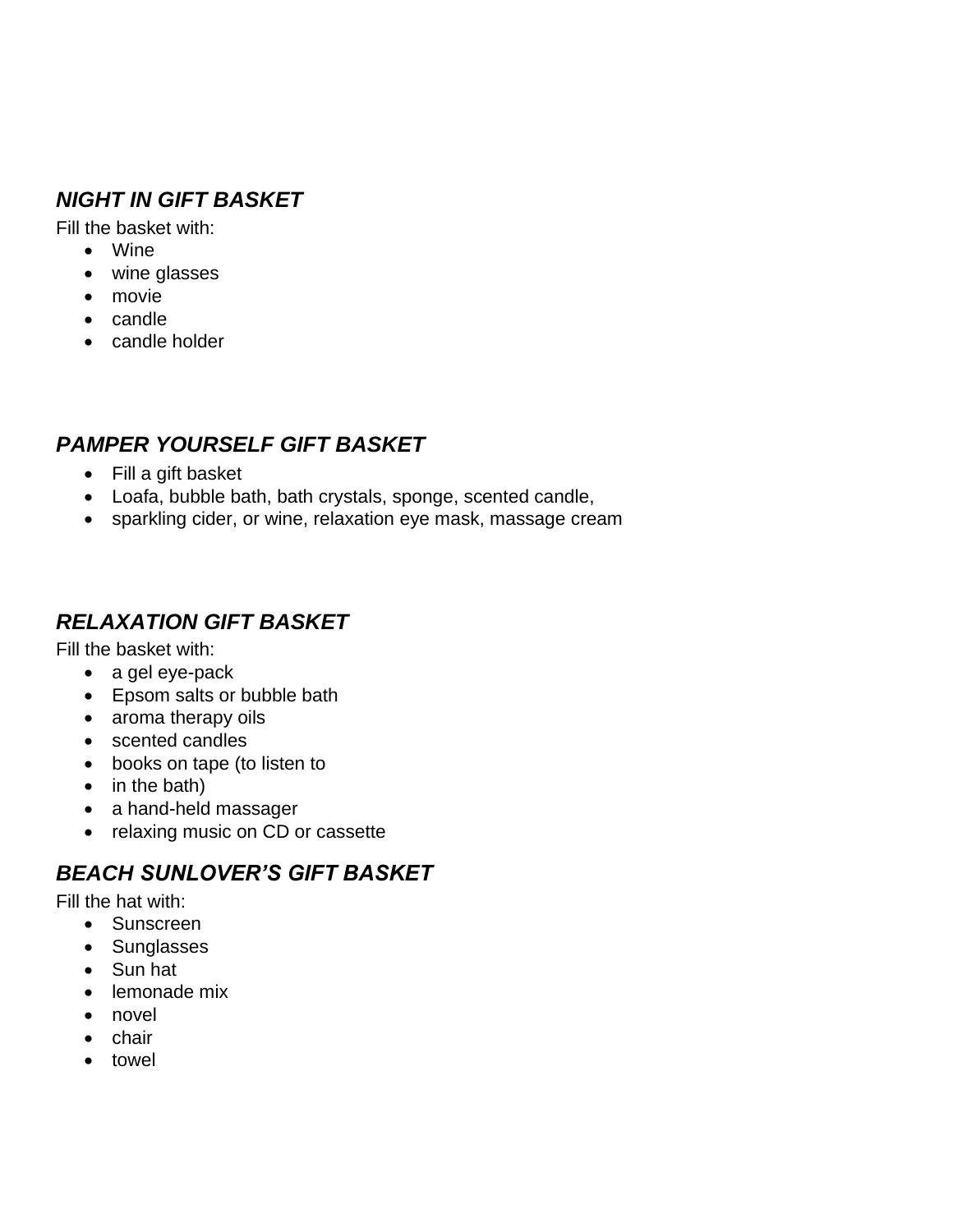# *TEA LOVER'S GIFT BASKET*

Fill a basket with

- Loose tea,
- tea bags,
- infuser,
- oversized mug,
- spoon,
- cup warmer,
- decorative teapot,
- miniature teapot,
- porcelain teabag holder,
- tins for holding tea

### *OFF TO COLLEGE BASKET*

Fill laundry basket with:

- Laundry Supplies
- Roll of Quarters
- Clothes hangers
- Cork board
- White Board
- Towels
- Desk Lamp

### *ICE TEA LOVERS BASKET*

Fill with

- Pitcher
- Glasses
- Tray
- Assorted teas
- napkins

## *FLOWERS!*

- Art Prints
- Plant seeds & bulbs
- Napkins
- Vase
- Planting pot
- Include anything that has flowers on it or is for flowers

# *COLORED THEMED BASKET*

• Pick your favorite color and create a basket of misc. items matching the color you pick!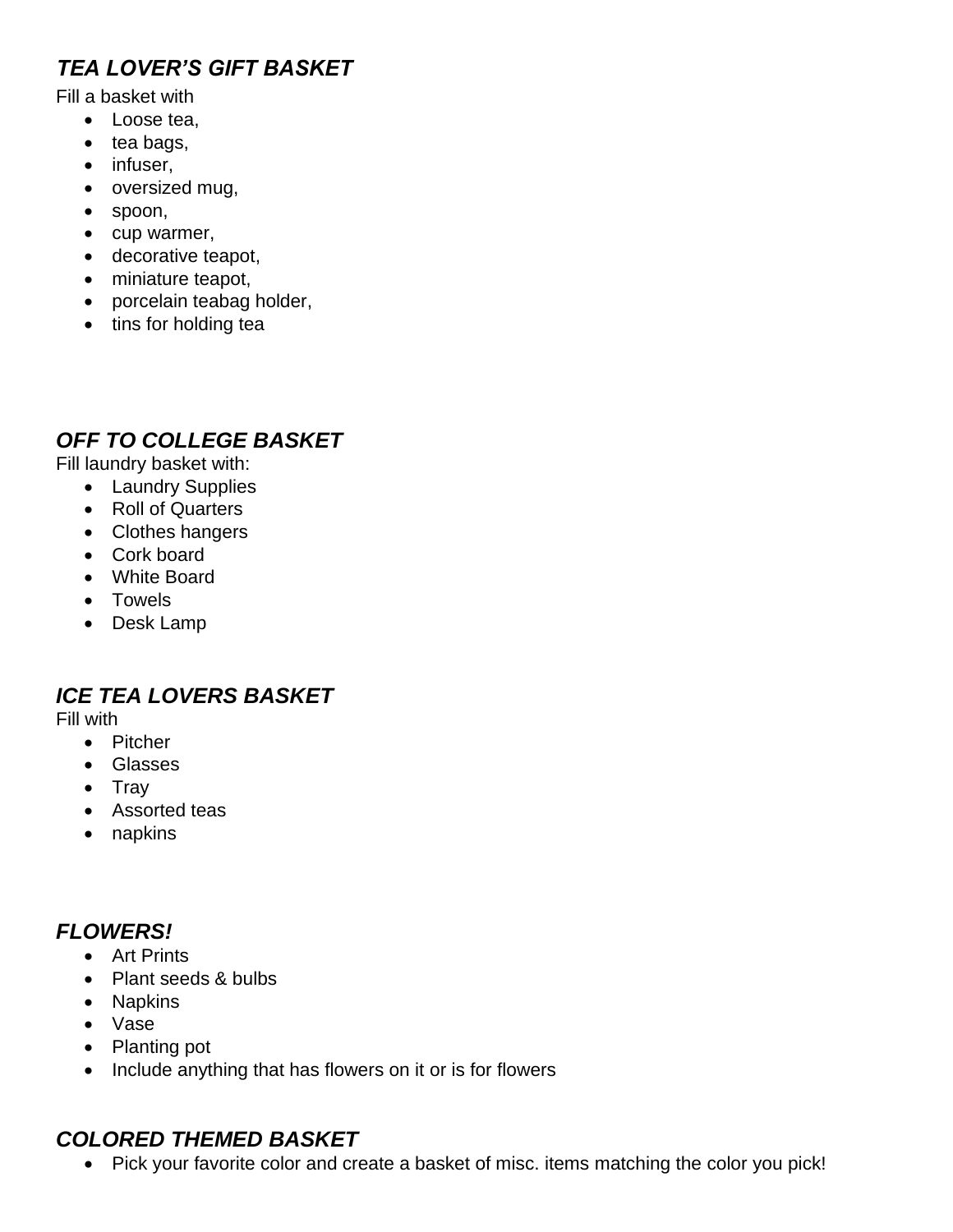## *BACKYARD FIREPIT*

Include:

- Portable fire pit
- Package of firewood
- Matches or lighter
- Roasting sticks
- Marshmallows
- Graham crackers
- Chocolate bars

#### *MICRO BREW BASKET*

Fill a portable cooler with:

- Variety of local micro brews
- Beer steins
- Pretzels
- Peanuts

### *JUST DESSERTS BASKET*

- Fill with a variety of dessert mixes, cookies, etc.
- Include favorite family recipes

### *BASEBALL GAME IN THE NW SURVIVAL BASKET*

- Hand warmers
- Gloves & Scarf
- Fleece Blanket
- Starbucks Card
- Insulated Coffee Cup
- Seat Cushion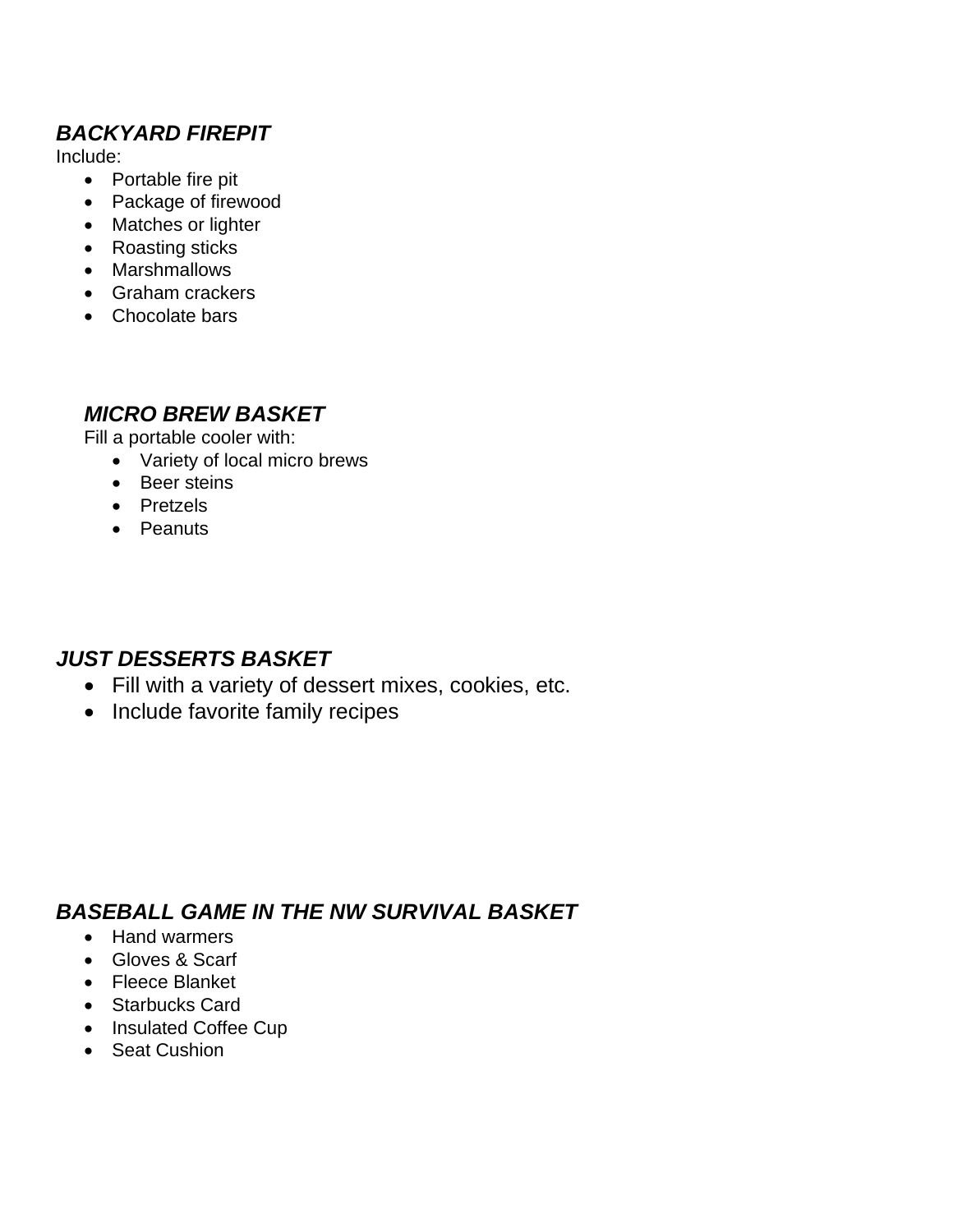#### *WHEN LIFE GIVES YOU LEMONS MAKE LEMONADE….*

- Variety of Lemonade Mixes
- Glass Jar Pitcher
- Yellow or Lemon designed Kitchen Towels or napkins
- Lemon Bar Mix or Recipe
- Lemon Candy
- Lemon Scented Candle
- Include ANYTHING that has lemons on it!

### *WHEELBARROW OF BEER, WINE & SNACKS!*

• Fill a large wheelbarrow with a variety of wine, soda & beer with chips and snacks too! (Great one for multiple families to contribute too or a team!)

### *POPCORN BASKET*

- Air Popper or Stove Top Popper
- Popcorn Salt or Flavorings
- Popcorn Seeds and Oil

#### *SOUP BASKET*

- Large Soup Pot
- Soup Mixes and/or Recipes
- Deep Soup Bowls
- Crackers

#### *LADIES COCKTAIL PARTY*

- Martini Glasses
- All the Makings for Lemon Drops or Cosmos
- Fun Napkins
- "Chick Flick" Movie

#### *WINE & CHEESE BASKET*

- wine, cheese tray/platter, wine glasses, corkscrew, wine topper,
- wine guide, wine vacuum, wine charms, decanter, napkins, different cheeses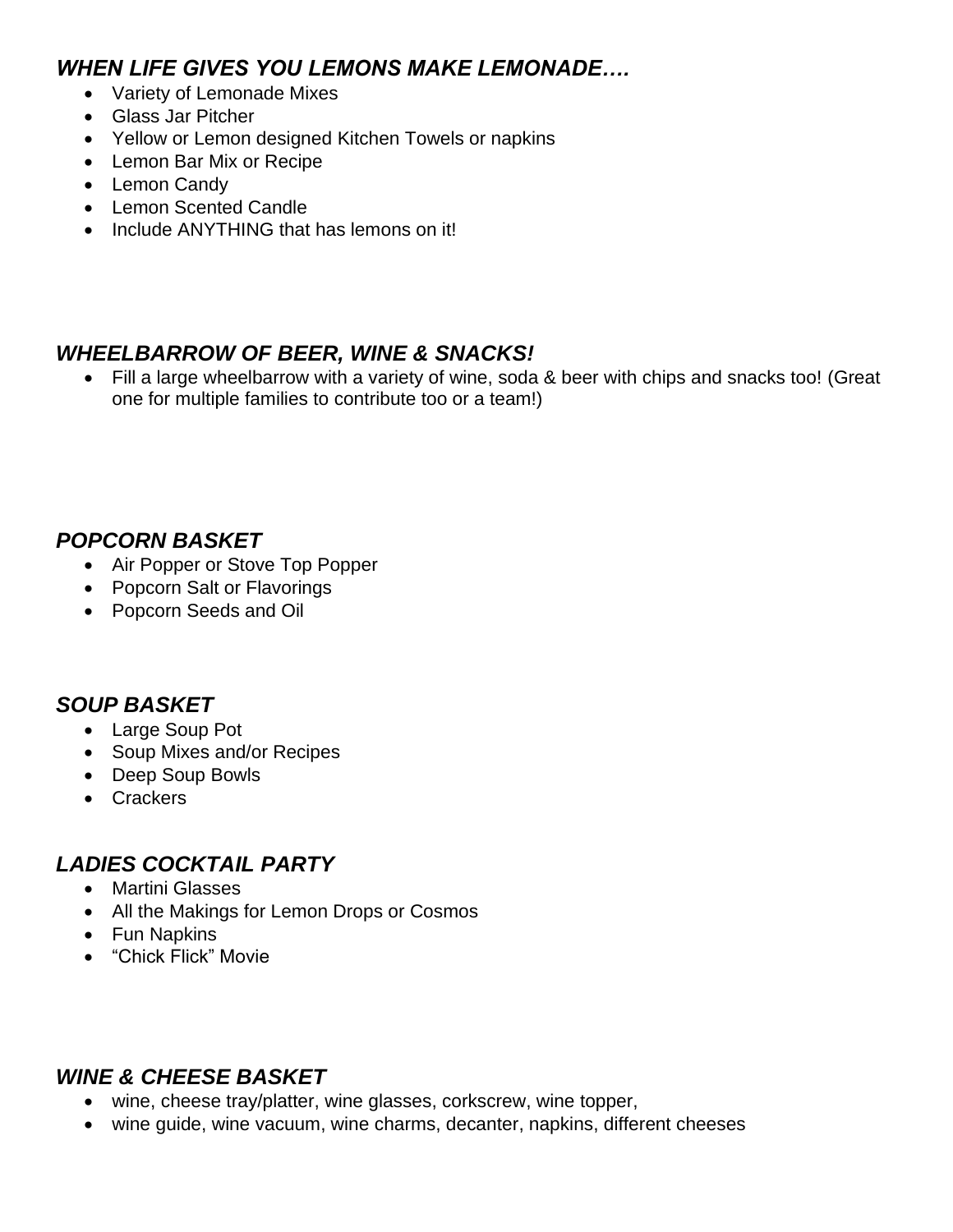### *TAILGATING BASKET*

- Large wheeling cooler, mini-grill, beer, chairs, snacks, water,
- condiments, nurf football, radio, batteries

#### *Yoga/Pilates Basket*

- Pilates or yoga books, Pilates and yoga DVDs, yoga mat, yoga
- ball, yoga rubber bands, yoga wear, relaxing CD, tea, yoga class gift certificate

#### *FONDUE BASKET*

- Fondue pot, chocolate fountain, fondue plates, fondue cookbook,
- fondue forks, sturnos, napkins

#### *ASIAN CUISINE BASKET*

- Chopsticks, teapot, tea cups and saucers, fortune cookies, bowls, teas, noodles,
- spices, peanut oil, sesame oil, table linens, cookbook, gift certificate to
- restaurants

#### *DATE NIGHT BASKET*

- Wine/champagne & 2 glasses
- nice restaurant gift certificate
- hotel or bed & breakfast stay
- truffles
- gift certificate for flowers

#### *NON-CONTACT SPORTS*

- Game Theme Playing cards, travel games, Uno
- small board games, such as Yahtzee, brain quest
- books of card and travel game ideas, sudoku, crossword puzzles or word game books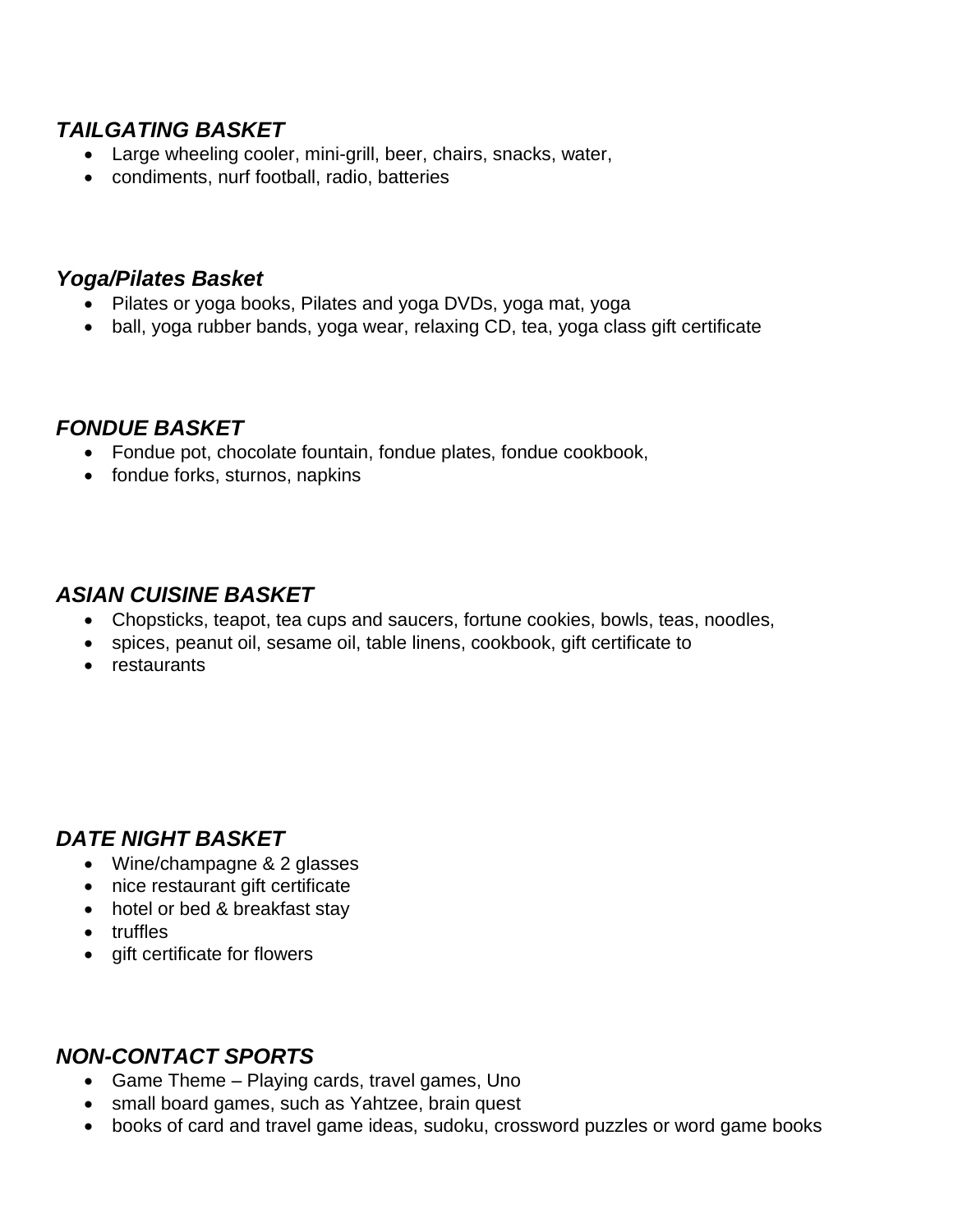### *GOLFER'S DELIGHT*

- Balls
- Towels
- lesson gift certificate
- umbrella

#### *WEEKEND GETAWAY*

- Hotel or Bed/breakfast
- his/her robes
- wine glasses
- chocolate

#### *MAID SERVICE "SPRING CLEANING"*

- Home maid service for a day to clean your entire house.
- Could include carpet cleaning and/or laundry service.
- Organizational service

### *FOURTH OF JULY BASKET:*

- Sparklers, Fireworks,
- USA ribbons & flags,
- Red & Blue plates and accessories
- Red, White & Blue candle, etc.

**JUST FOR DAD -** Ideas for this basket would be tickets to a sporting event or a round of golf, gift certificate to Home Depot or Cabela's or anything that would make Dad feel special.

### *CONCERT PACKAGE:*

- Purchase Tickets to an upcoming show
- Hotel Stay near venue
- Gift Certificate to Bar or Dinner before